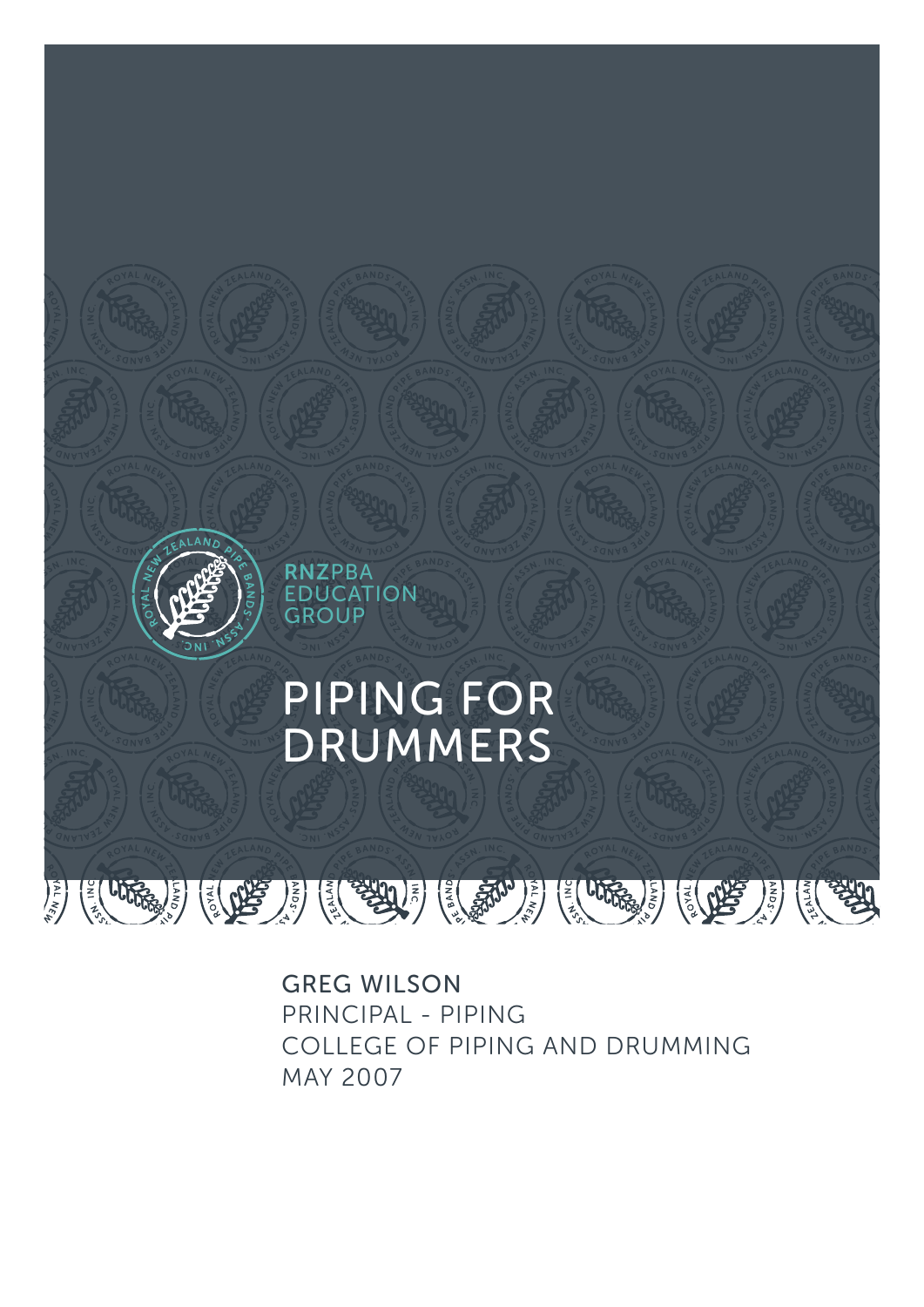# **2007 Tuition Series Piping for Drummers**

In this first submission from the drumming fraternity, we hear from the "other" side of the band……I have taken the liberty of adding some 'helpful' observations on behalf of the pipers and the end result should be a well-balanced ensemble mix…..?

#### **Drumming for Pipers**

**Property** what does this mean? Is the above a statement for pipe band pipers condescending to scratch the surface of percussion, to see how they could mitigate the annoying staccato sounds ell what does this mean? Is the above a statement for pipe band pipers condescending to scratch the surface of percussion, to see how of a performance? Drumming for Pipers. Or is it a furtive whisper for drummers, hinting at exposing some long dark truth that pipers cannot keep a beat, no matter which time signature is employed? Drumming for pipers.

Well it is both. And it is neither. It is both, insofar as pipers and drummers' recognise each other's existence based commonly on tolerance. Both pipers and drummers are needed for the existence of a pipe band, and both entities grudgingly come together to perform. On such occasions, they produce sounds that almost present the germ of an idea, that they are a composite unit. It is however, neither piper condescension nor drummer omniscience, should this germ of an idea



become manifest in the embracing of a collective whole. Ensemble.

In order to arrive at producing a unified collective sound – significantly symbiotic to arguably be called music – there are notions concerning the pipe band playing structure, structured playing and q u a l i t a t i v e judgements, which can be identified.

Such notions and judgements will govern outcomes of piping for drummers.

The tacit playing structure in a pipe band sees pipers as being the dominant entity. There are more pipers (ideally), and they occupy the front of the band (whether marching or static). It is off the pipe music that drummers' make their settings. It is off the pipe pitch that drummers" consider *their* pitches. After all, as commonly commented, it is a "pipe band" rather than a "drum band".

Indeed the genesis of pipe bands (in the midnineteenth century), merely constituted six pipers. No drummers. Nevertheless, drummers were introduced soon after the establishment of the above six pipers. Why was this? (Rhetorical). Drummers" have their own tacit dominance structure: snare drummers are more numerous and louder than the bass section. Snare scores are technically much more demanding. Possibly enough said here, although one cannot fail to be impressed by flourishing tenors on their game, and this impression should be held into the next paragraph.

Most of the above should really be a lot of "so what", and mutual respect should broadly govern personnel interaction (excluding the odd expression of frustration from corps leaders). However quotidian attitudes behind such comments as "you"re just a drummer", and the trickle-down "you"re just a tenor drummer", undermine notions of mutual respect, and lend more towards the afore mentioned grudging acceptance. There are two points of interest that flow on from this dichotomy: (1), respect must be earned and (2), people need to work (and be allowed to work) on not being "just" anything.

Allow here, for the fact that pipers are the dominant entity. Now allow for the existence of mutual respect between corps in a band. The addition of drummers then, should be musically positive.

A suggested competency gauge, could be moving from the memorising of notes (the beginning of structured playing), to how such notes could/should be played. Perhaps once a tune becomes easy to

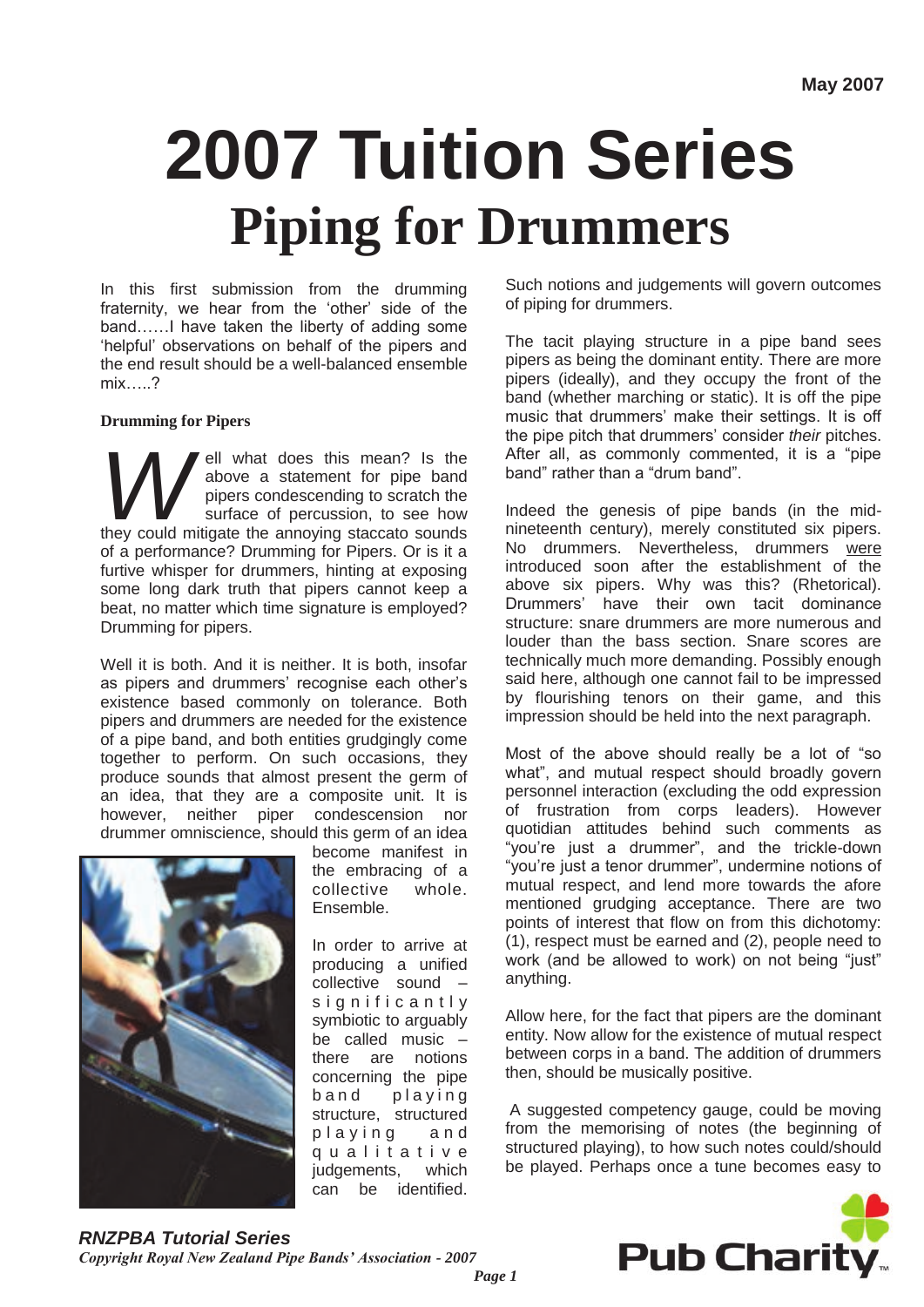

play, it is then that the playing of this tune can become musical (the reason for structured playing). Such a mindshift will allow for individual focus to purposefully vary and fluctuate from piping to drumming and vice versa. For example, broader attention at breaks and tricky collective unison phrasing, and perhaps more singular attention with regard to blowing (if a piper) or light and shade dynamics (if a drummer).

The notion of a collective unit, is then actively embraced by the individual. Playing a piece

of music repeatedly, should then not result in mechanistic playing, but a constant battle to keep the brain attuned to the nuances of each consecutive playing, and so each time presenting a performance. Ensemble.

#### **What might some of the mechanics be, which could produce such an outcome?**

The brain has been mentioned.

Tune selection needs to suit both pipers and drummers. Some groupings do not easily lend to a percussive accompaniment. This could involve avoiding tunes with note groupings which are heavily cut and dot, for example.

Tune selection will also involve tune tempo – what tempo is good for the band, rather than a specific corps? This could mean an element of compromise is necessary, in order to maintain good ensemble (and possibly good relations).

Pipe corps expression, and their hopes and fears, need to be communicated to the drum corps. If what is happening in the pipe corps is effectively communicated, then the drum corps will be better equipped to produce settings that not only complement the pipe corps, but also assist and enhance the pipe corps. For example, it is more productive knowing which bars in a given strathspey do and do not conform to the

"strong, weak, medium, weak" beat configuration. Such bars do exist. An assumption that all bars are created equal, could well create push and pull between the corps in certain (unequal) bars.

Given that expressed expression has now become a given, it would seem arguable that the pipe corps not merely focus on their own unison, but also embrace the efforts of the drum corps. Dialogue could well open up, creating an atmosphere which in the end, is going to avoid corps playing in isolation from each other. Indeed it should engender corps wanting to play well for each other.

Drumming for Pipers? Drumming for pipers? It is both, and it is neither. Ensemble.

### **Piping for Drummers**

Yes, we acknowledge that it is a *Pipe* Band that we are talking about and that it is the piping side of the band that provides the melodic line. Drummers were added for a reason; it made the beat more obvious for soldiers to march to. So maybe it is true that we pipers cannot keep a beat! However, that was then, and we utilise drummers in a pipe band today to very different effect. Instead of merely banging out the dominant beat for soldiers to march to, they are required to be an integral part of the total musical performance.

But what is it that pipers require from drummers? Obedience? Unquestioning subservience? Absolutely not! We require musical communication and a level of sympathy for the limitations of our instrument. For our instrument, great as it is, does have limitations in a musical sense: we have one volume (and it's not *that* loud), only nine notes and we have very limited options for accenting beats. In a solo performance, we can achieve subtleties in expression and technical execution that are not even remotely possible to achieve with a pipe corps. We actually *need* something else to provide accent, and to give some light and shade to the musical performance. A sympathetic drumming accompaniment fits the bill admirably.

The word *sympathetic* here is important. There is no point adding a percussion line or lines that



## *RNZPBA Tutorial Series*

*Copyright Royal New Zealand Pipe Bands' Association - 2007*